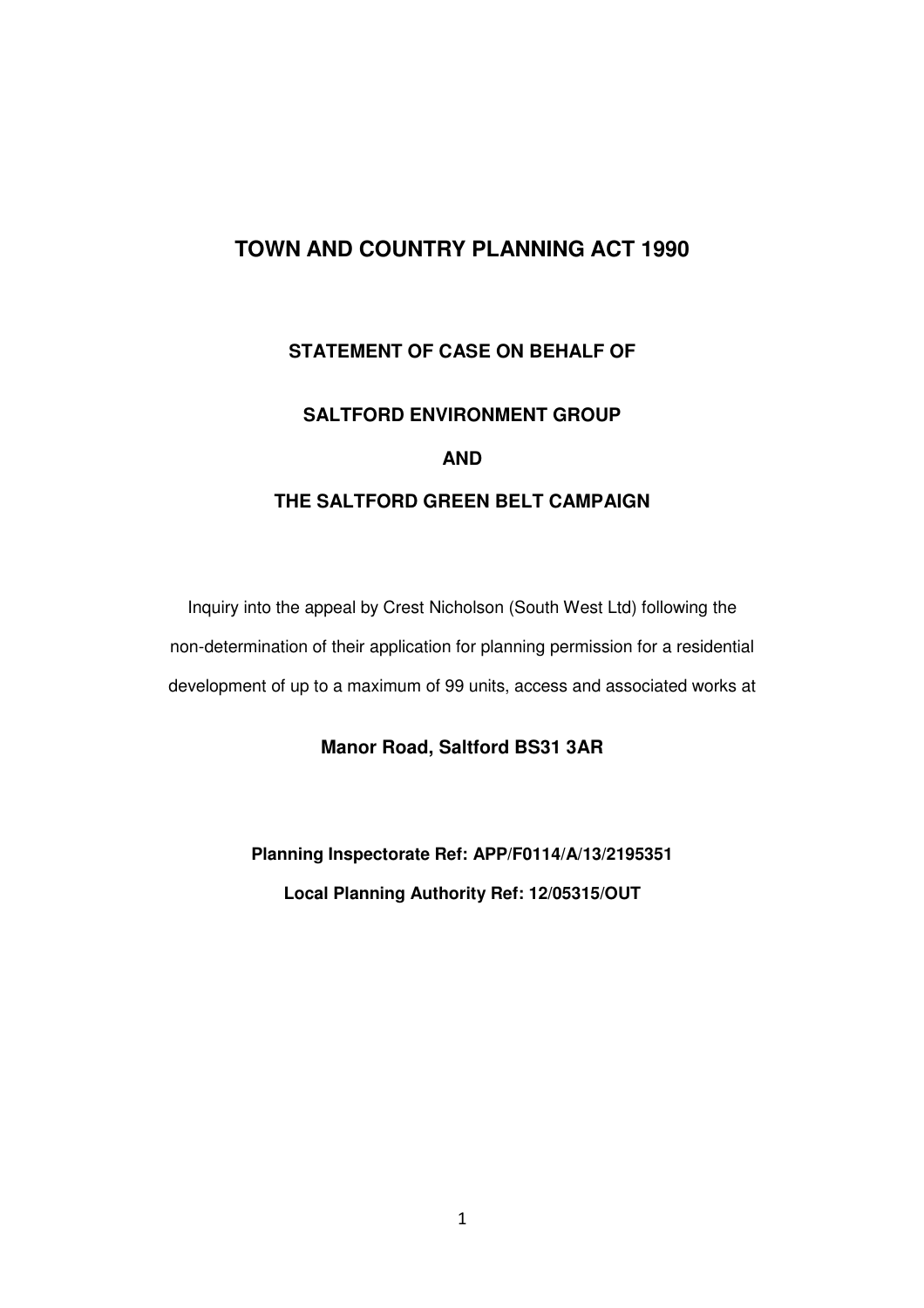#### **1. Introduction**

1.1 Saltford Environment Group (SEG) is a local community organisation that was set up in 2011 in response to residents' concerns, expressed in a Parish Plan questionnaire, about pressures on the environment of the village. Its aims are, amongst other things, to raise awareness of environmental issues affecting the village and to encourage activities that make Saltford a more sustainable community. It has a current membership of over 180.

1.2. The Saltford Green Belt Campaign comprises a group of local residents that have come together to oppose the development of this site. The group is concerned about the potential loss of valuable Green Belt land and the need to protect the village from unplanned urban sprawl.

1.3. The two groups have joined together to present a unified case to the Inquiry, having been granted Rule 6 status by the Planning Inspectorate on 18 April 2013.

1.4 Our presentation to the Inquiry will draw on local knowledge. It will reflect the comments made by individual residents of the community during the collection of a petition against this development and in discussions with SEG's membership.

1.5. Our presentation will be made on behalf of:

- the 415 people and organisations who have submitted individual objections to the development;
- the nearly 1,000 local residents who signed the petition;
- the 156 residents who attended and voted against the development at the local public meeting held on 5 January 2013 which was organised by Saltford Parish Council; and
- the 93% of households responding to the Saltford Parish Plan questionnaire (1,002 out of 1,128) who said that they wanted Saltford's Green Belt to be protected, not built upon.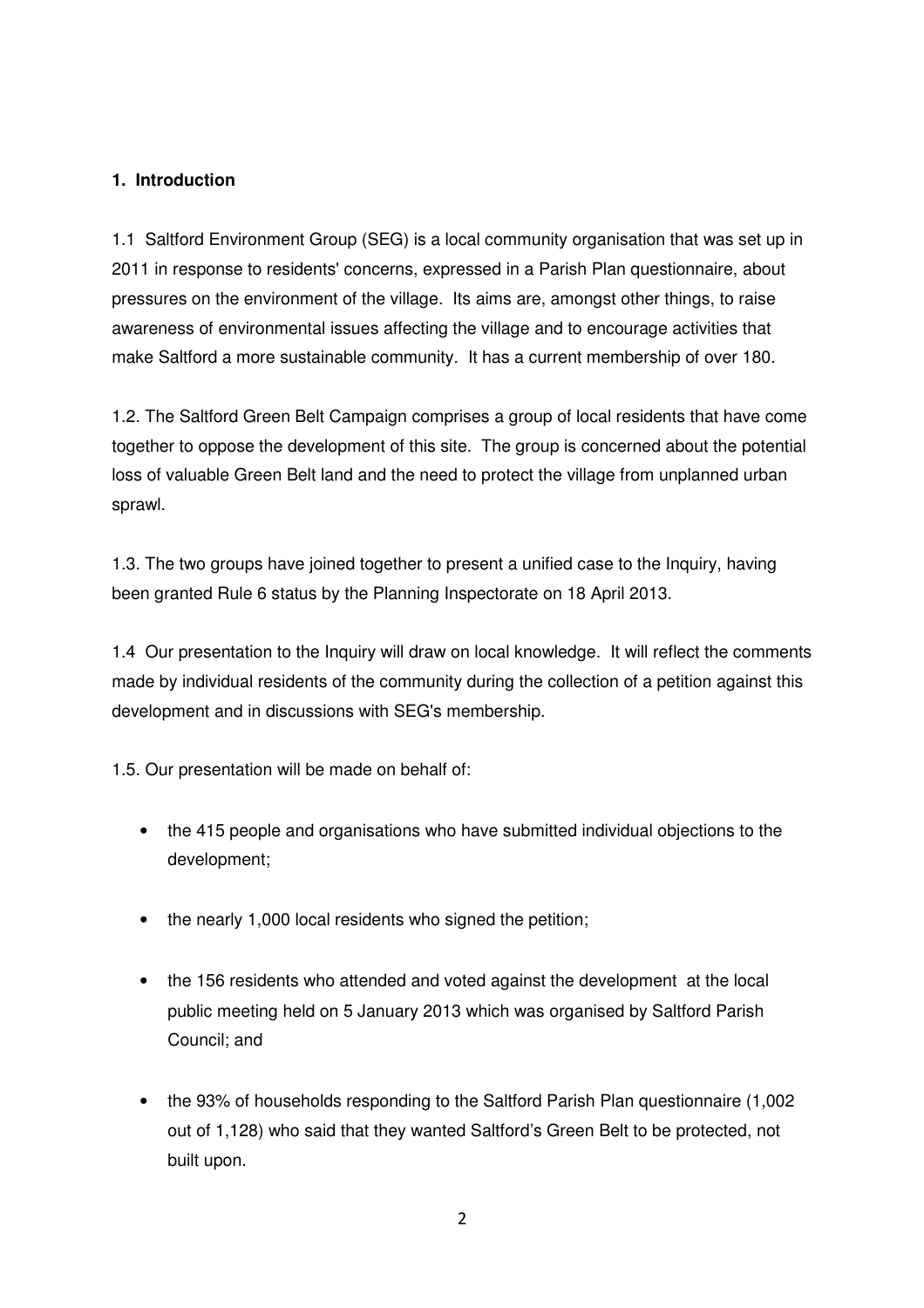#### **2. Focus of our Presentation**

2.1 Our presentation will focus on the case for protecting Saltford's Green Belt from development and whether the building of houses on this site constitutes a sustainable development.

2.2 We will refer to residents' concerns about the vulnerability of Saltford to pressure from housing developers and the damaging impact of unchecked urban sprawl.

2.3 We will challenge the developer's claim that the site meets national sustainable development criteria and demonstrate that the development would make Saltford a less sustainable place to live in.

#### **Other Issues**

3.1 We acknowledge that the appeal raises complex issues regarding local plans and policies, the adoption of an approved Core Strategy, the availability of a 5 year supply of land for housing in the B&NES administrative area and the location of affordable housing. These are all matters for the Local Authority and we do not propose to comment on them in detail during our presentation.

3.2 Reference will be made to the Government's policy statements on localism. Whilst acknowledging the importance that the Government attaches to house building as a driver of national economic recovery, we will refer to the Government's stated commitment to protect the Green Belt and make the case that Green Belt boundaries must be decided by Local Authorities as part of the democratic Local Plan process rather than by developers' willingness and ability to build there.

3.3 Our presentation will refer to other concerns that have been expressed by residents, particularly as regards the additional traffic that the development would generate, the impact on the local primary school and on the local doctors' surgery.

3